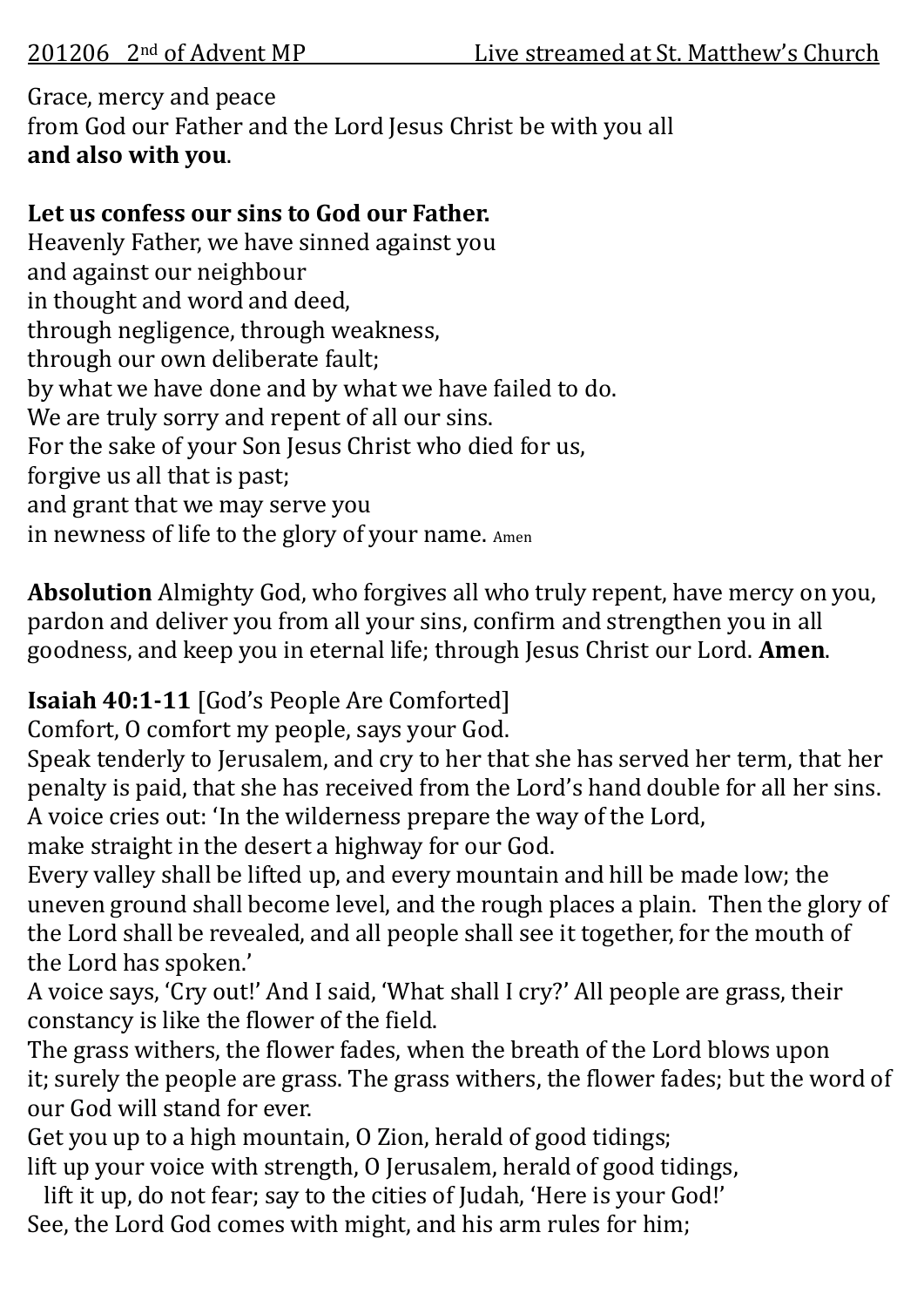his reward is with him, and his recompense before him. He will feed his flock like a shepherd; he will gather the lambs in his arms, and carry them in his bosom, and gently lead the mother sheep.

This is the word of the Lord; **Thanks be to God.**

**Mark 1:1-8** [The Proclamation of John the Baptist]

The beginning of the good news of Jesus Christ, the Son of God.

As it is written in the prophet Isaiah,

'See, I am sending my messenger ahead of you, who will prepare your way; the voice of one crying out in the wilderness:

"Prepare the way of the Lord, make his paths straight" ',

John the baptizer appeared in the wilderness, proclaiming a baptism of repentance for the forgiveness of sins. And people from the whole Judean countryside and all the people of Jerusalem were going out to him, and were baptized by him in the river Jordan, confessing their sins. Now John was clothed with camel's hair, with a leather belt around his waist, and he ate locusts and wild honey. He proclaimed, 'The one who is more powerful than I is coming after me; I am not worthy to stoop down and untie the thong of his sandals. I have baptized you with water; but he will baptize you with the Holy Spirit.'

This is the gospel of the Lord.

## **Praise to you, Lord Jesus Christ.**

# **Sermon**

In the name of the Father, and of the Son, and of the Holy Spirit, Amen. Advent means one thing: "COMING". For these next three weeks, if we keep this Advent season correctly, we prepare for the second most important feast of the Church – the birth – literally, the Coming – of our Lord Jesus to earth. We try to mark that preparation liturgically, too, by wearing violet or purple stoles. We use that same colour in Lent, when we prepare ourselves for the primary Christian festival of Easter. When you see violet, think "preparation".

If it's put like that, it is actually quite an important time of year. But, speaking as a father, I know that's easier said than done. Christmas presents don't just appear magically, unless you are Father Christmas! So it's a bit frenetic, to say the very least. In our civilization we also mark the turning of the year and the hope, the promise of longer, brighter days, at much the same time. We take time to celebrate our families, both near and far. We join with friends and work colleagues. We eat and drink, and by golly we make merry, in the darkest days of the year! I'm not one who thinks that that is inherently wrong!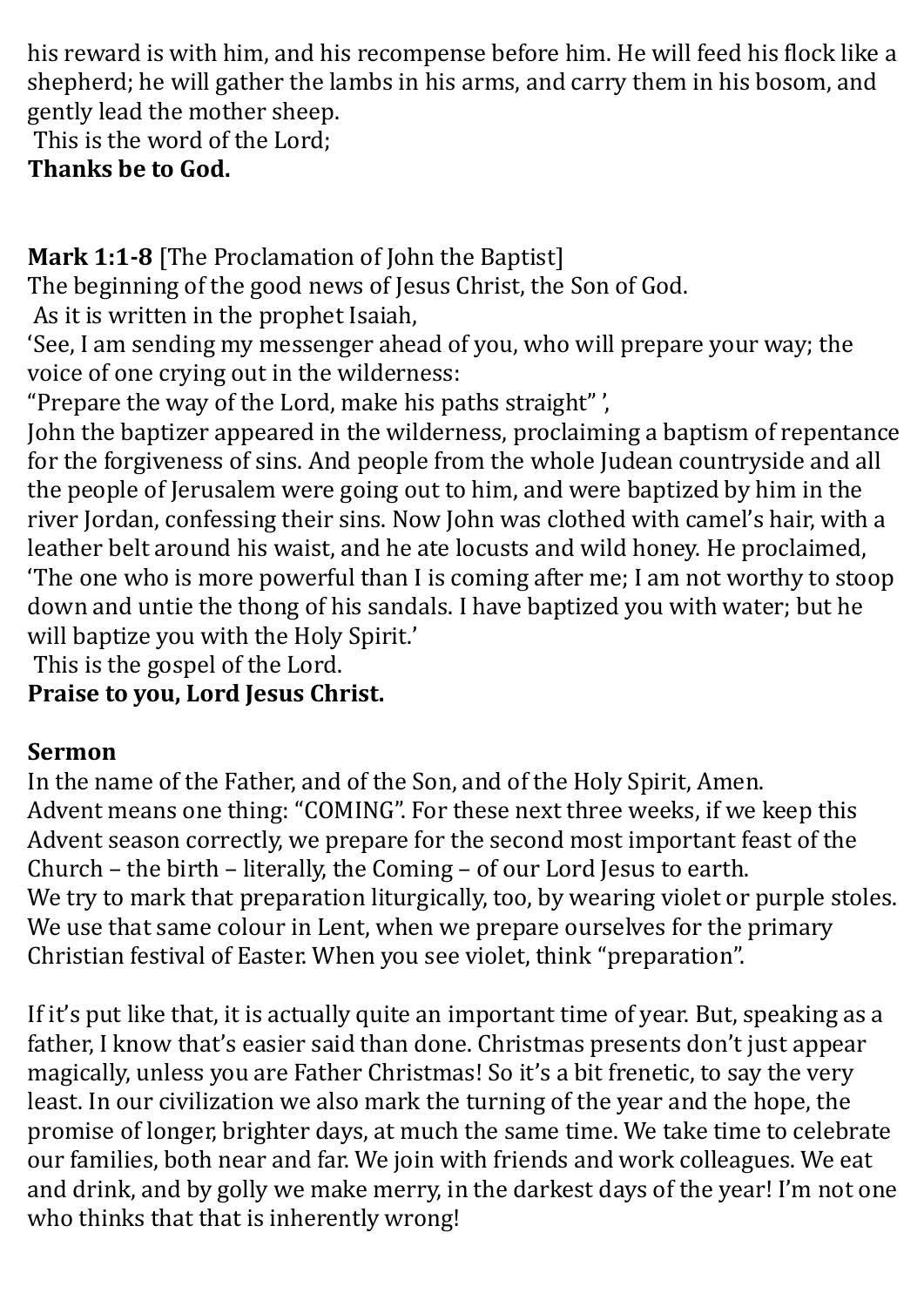But it is a very good thing to ponder what we believe in. What Christianity means to us. I still haven't got my small head around the fact that God, the Father of us all, sent his Son to us. And the equally difficult notion that he didn't come as a wrathful monster, or an avenging king. But as a defence-less baby. That's the problem with Christianity. It doesn't fit into the norms of our western civilization very well, does it? Perhaps we should, as a Church, provide for a few days for each parishioner to go on retreat during Advent. Just think of taking some time out, just to think about what we believe in. Mark has much to say to us on the same topic. Right from the start, Mark gives us a clue to what his message is. He quotes from his own Hebrew Bible, from the Old Testament prophet Isaiah:

"Prepare the way of the Lord; make his paths straight".

And we read that too a few minutes ago. But Mark didn't pick it at random – it was very deliberate. Why? – because it introduced the point he wanted to make. That piece was written when the Israelites were in Exile in what is today's Iraq. They had been defeated, and carted off to Exile in Babylon in 583 BCE.

All the things that they felt were crucial to their religion and their God had disappeared – no Temple; no Ark of the Covenant; no Jerusalem; no land. No certainty that their God, their YWYH had any time for them any more. They had to radically re-think what they believed, and in whom they believed. They were imprisoned there for more than forty years – but it gave them enough time to reconstruct their religion; their faith in God. And at the end of that bad time, Isaiah began to give them hope. Even today, it is beautiful lyrical poetry: "Speak tenderly to Jerusalem [that is, to the Israelites] and cry to her that she has served her term, that her penalty is paid." And he maps out how God will ease their return to Jerusalem: "In the wilderness prepare the way of the Lord, make straight in the desert a highway for our God. How fabulous! A highway! This is Bob the Builder stuff, isn't it! And there's more! "Every valley shall be lifted up, and every mountain and hill be made low; the uneven ground shall be made level, and the rough places a plain." Our Isaiah piece is lyrical, and poetic. But what is it saying? It's saying to the Israelites that the road home will be made nice and flat - easy to travel on. Today's psalm 85 begins with a reassuring couple of verses. It tells us:

*"Lord, you were gracious to your land; you restored the fortunes of Jacob. You forgave the offence of your people and covered all their sins."*

And then, we are told, "The glory of the Lord shall be revealed" And that's what Mark is doing with his Gospel. That's the whole point. He wants to reveal this Messiah, this Jesus, as the Son of God. Glorious. And the time has come to do that – to acknowledge that Jesus is God. That's why he doesn't start his gospel with stories of Jesus' birth, but with this transformative figure - John the Baptist. Just like Isaiah showed the Exiled Jews the way back home from Babylon, John the Baptist is showing us the way home: the way to the appearance of the Son of God – of Jesus. His part in this story is to alert everyone to the coming of Jesus.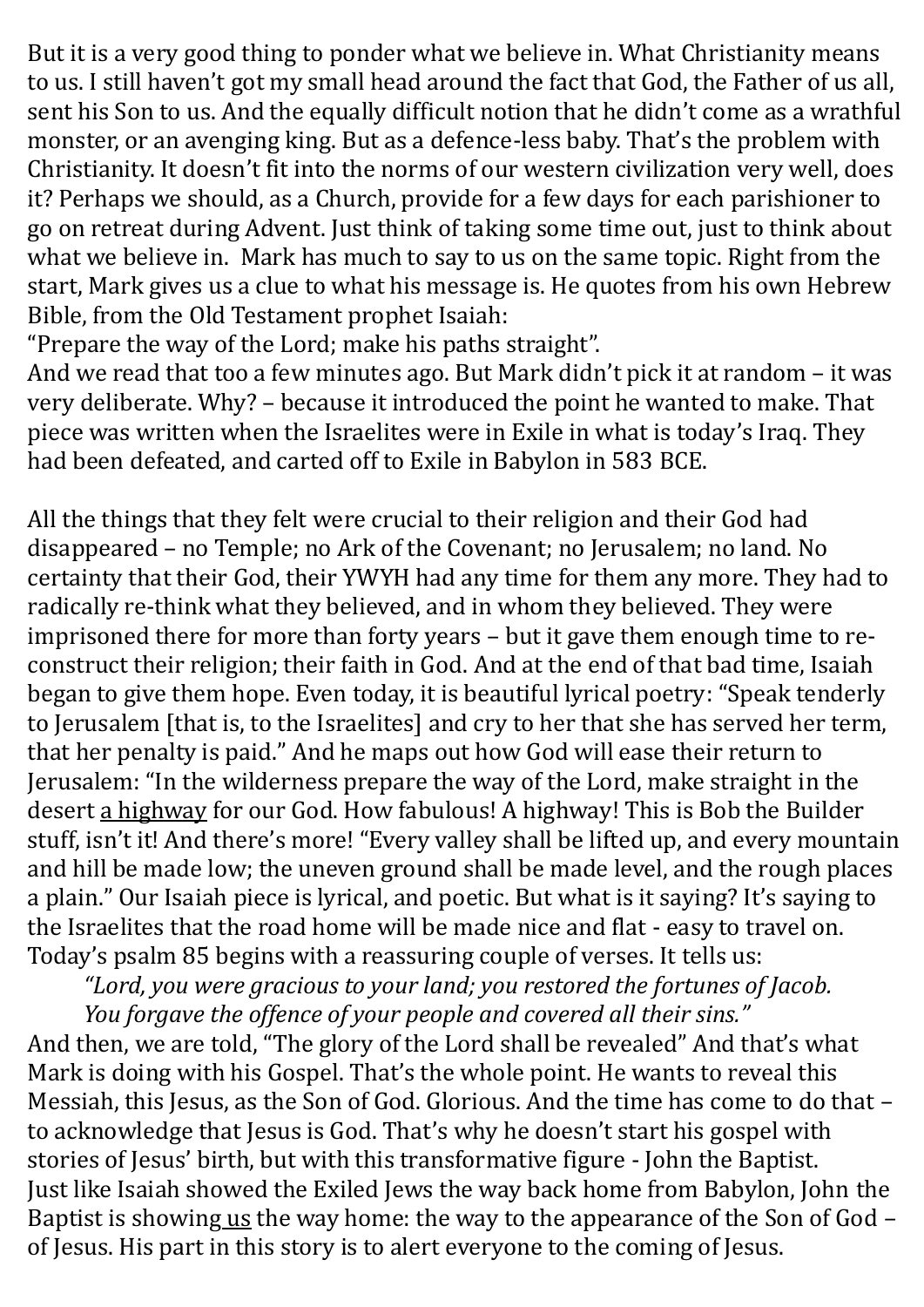These two "comings"; these promises of coming home to God, are the overall message of this season of Advent.

Travel with us through Advent to the Feast of Christmas and beyond, as we read through the Gospel of Mark, from beginning to end, this year. Live it. Enrich and deepen your faith in God in the process.

And now to the one God; Father, Son and Holy Spirit, be ascribed, as is most justly due, all might, majesty, dominion, power and glory. Amen.

## **The Apostles' Creed**

I believe in God, the Father almighty, creator of heaven and earth. I believe in Jesus Christ, God's only Son, our Lord, who was conceived by the Holy Spirit, born of the Virgin Mary, suffered under Pontius Pilate, was crucified, died and was buried; he descended to the dead. On the third day he rose again; he ascended into heaven, he is seated at the right hand of the Father, and he will come again to judge the living and the dead. I believe in the Holy Spirit, the Holy Catholic Church, the communion of saints, the forgiveness of sins, the resurrection of the body, and the life everlasting. **Amen.** 

## **Intercessions, beginning with the Collect of the Second Sunday of Advent**

Father in heaven, who sent your Son to redeem the world, and will send him again to be our judge: Give us grace so to imitate him in the humility and purity of his first coming that when he comes again we may be ready to greet him with joyful love and firm faith; through Jesus Christ our Lord.

### **Amen.**

*Lord, in your mercy …*

And we pray, too, for our own country, and for Michael D. Higgins our President. We pray for our leaders; for members of the Oireachtas and of our public services, that they may live and work honourably, ethically and fairly, as they seek to steer our country to an equitable, safe future. *… hear our prayer*